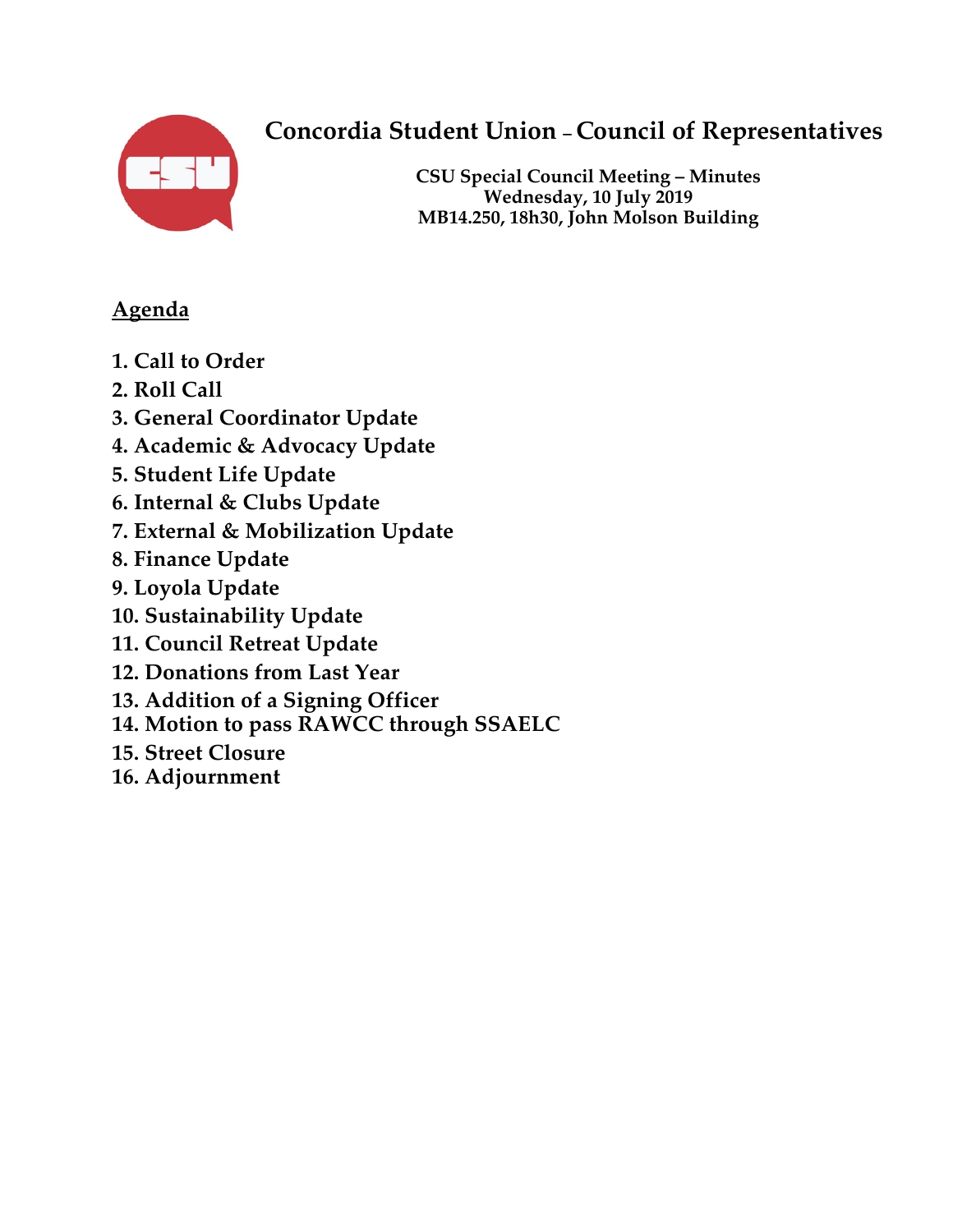#### **1. Call to Order**

Meeting is called to order at **1850h.** 

**We would like to begin by acknowledging that Concordia University is located on unceded Indigenous lands. The Kanien'kehá:ka(Ga-niyen-gé-haa-ga) Nation is recognized as the custodians of the lands and waters on which we gather today. TiohEá:ke(jo-jya-gé)/Montreal is historically known as a gathering place for many First Nations. Today, it is home to a diverse population of Indigenous and other peoples. We respect the continued connections with the past, present, and future in our ongoing relationships with Indigenous and other peoples within the Montreal community.** 

**Isaiah Joyner** gives an announcement about Council Room etiquette.

#### **2. Roll Call**

**Council Chairperson:** Caitlin Robinson **Council Minute Keeper:** S Shivaane

**Executives present for the meeting were**: Patrick Quinn (Academic & Advocacy Coordinator), Isaiah Joyner (External & Mobilization Coordinator), Désirée Blizzard (Finance Coordinator), Christopher Kalafatidis (General Coordinator), Marin Algattus (Internal Affairs Coordinator), Melize Ferrus (Loyola Coordinator), Eduardo Malorni (Student Life Coordinator)

**Councilors present for the meeting were:** Hannah Jamet-Lange (Arts & Science), Amman Houara (Arts & Science), Leigh Kusaj (Arts & Science), Maha Siddiqui (Arts & Science), Jarrad Haas (Fine Arts), Arad Andrew Banis (John Molson School of Business), Victoria Pesce (John Molson School of Business), James Hanna (Gina Cody School of Engineering & Computer Science)

#### **Executives absent from the meeting were:** nil

**Councilors absent for the meeting were:** Nicholas Hamel (Arts & Science), Elizabeth Tasong (Arts & Science), Christiane Sakr (Arts & Science), Esther Morand (Arts & Science), Ahmadou Sakho (Arts & Science), Naomi Barney Purdie (Arts & Science), Lindsay Surerus (Arts & Science), Elias Huckel-Fidalgo (Arts & Science), Sarra Zargayoun (Arts & Science), Roy Singer-Shay (Arts & Science), Salman Fahim Syed (Gina Cody School of Engineering & Computer Science)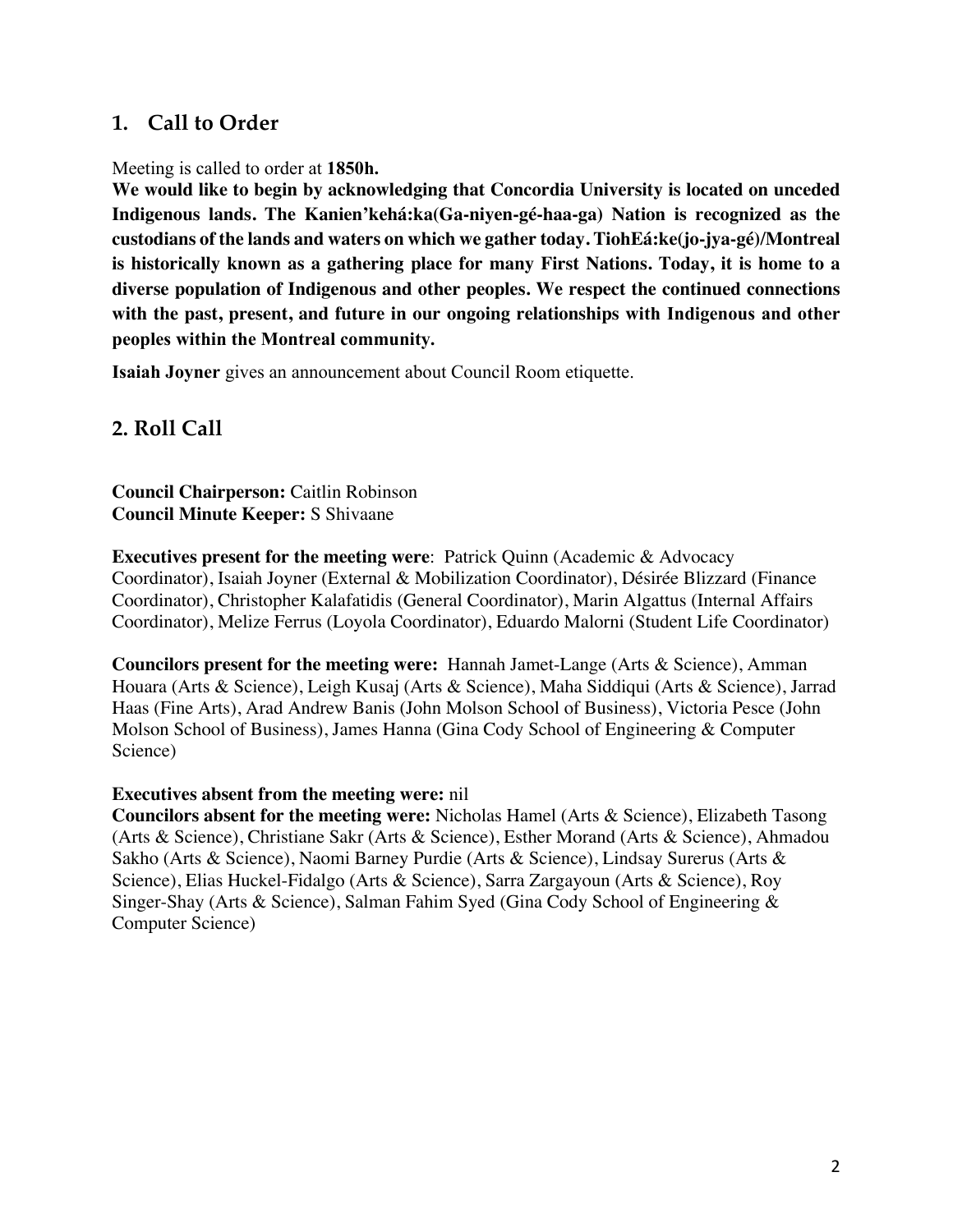## **3. General Coordinator Update**

**Chris Kalafatidis:** We've had meetings about the annual Campaign, agenda, Orientation. It was very organic, how all three came to have a shared vision — Sustainability. The Sustainable Agenda, The Annual Campaign centering on sustainability, and how Orientation will have a guest speaker panel talking about sustainability. As for the appointments committee, we looked at the descriptions of jobs. It seemed that the person writing the descriptions doesn't know what the job is. We spoke to Graham Carr and Anne Whitelaw to learn about what the positions are. Regarding the Concordia Senate, we wanted to find out how many members we have and how many members we need. There will be a call-out for the Board of Governors, examinations committee and judicial board. Patrick and I had meetings with Roger Cote and Alex Aragona about how we can integrate online voting with MyConcordia. In our meeting with Graham Carr and Anne Whitelaw, we spoke about fall reading week and bathrooms. They do seem to have long-term plans; they want to renovate all the bathrooms in Hall. It's a slower progress with fall reading week. Anne Whitelaw would be willing to give us free advertising in the tunnel. We are forging a relationship with CUPE. We have to make sure employees are respected. The Mindfulness Project wants to build a stronger relationship with CSU. We have had two meetings. If it goes anywhere, it'll come to the CSU next. We spent a lot of time on health plans. Regarding the international students' plan, we want to transfer international student's healthcare to the Concordia plan to better save them money. Besides that, I've been overseeing all the executives and their projects. Orientation is taking a lot of time.

**Maha Siddiqui:** The concern isn't about renovations of the bathroom — it's the maintenance. Have they said anything about that?

**Chris Kalafatidis:** We have been talking about both. They have plans with renovations that they will start in fall. We have been bringing up maintenance. One thing is putting up signs with a number to call about any maintenance issues. Another thing is if they want to up the number of maintenance workers. Alan Shepard suggested asking for more money in the budget. Anne Whitelaw and Graham Carr don't think it'll be that simple.

**Arad Andrew Banis:** About the advertising space. What are we going to do? They're giving it out because they want to influence. How are we going to make sure they don't have that influence?

**Chris Kalafatidis:** I agree that we have to be careful. However, it's not a very expensive space. We were going to pay for it anyway. It's not that much leverage over us.

## **4. Academic & Advocacy Update**

Patrick Quinn: Firstly, regarding the U-Pass, Erin and I have been going after contracts. Our deadline will be somewhere mid-fall. It's hitting a roadblock. Right now, we're looking at reducing gym costs at Concordia. Secondly, the governance review. I had a hard time tracking the documents, but we're reviewing them right now. We're going to be informing people as time goes on. I'm happy to say we have a temporary solution.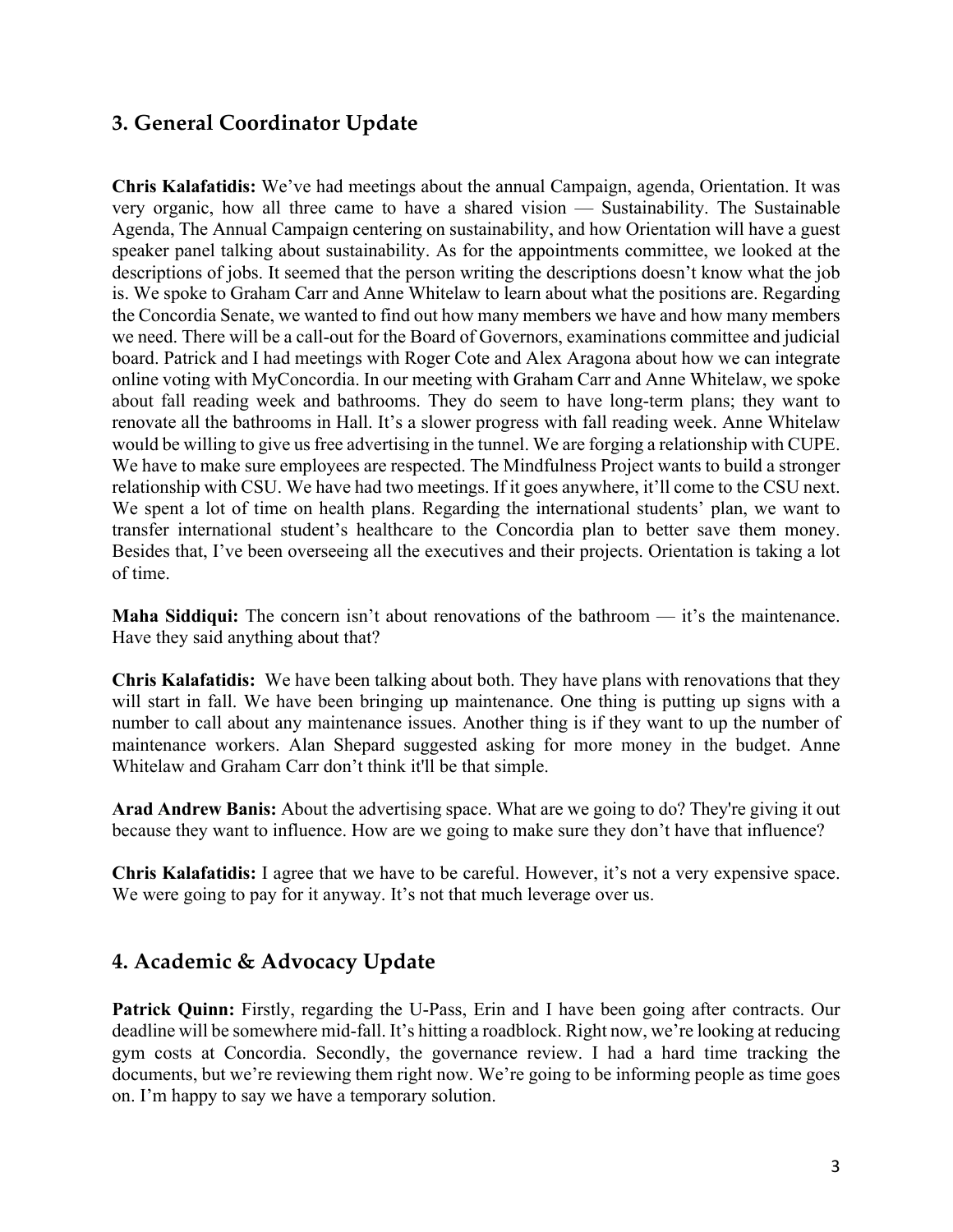#### **Maha Siddiqui:** The U-Pass — is it more than STM?

**Patrick Quinn:** We're talking about a plan more expansive than the STM. We would increase the fee-levy. It would send that money to ARTM. It would be looking into better transportation like the shuttle buses to Loyola.

**Chris Kalafatidis:** To add, we also have met the VP of STM. If research is put together, we can take it to that level.

**Arad Andrew Banis:** You said providing better services. What is that?

**Patrick Quinn:** When you're paying student fees, if you had U-Pass, you'd pay \$71. You would receive a transit pass that would cover that semester. You avoid the lines, and it also gets you huge discounts. We can get a better discount to provide transportation for our students. I say better services because usually, the U-Pass promises additional transportation like shuttle buses to Vendome, for example. However, I'm focusing on Loyola more than SGW.

**Maha Siddiqui:** For now, have we looked at more shuttle buses to Loyola?

**Patrick Quinn:** Yes.

## **5. Student Life Update**

**Eduardo Malorni:** Orientation is the biggest event CSU will hold in the entire year. It's important to look good at Orientation. It's a Big Event, and we need catering for all events. After calculations, replacing the old barbecue pits is pricey, and it's better to have food catered. We are contacting caterers and ensuring that dietary needs are met. The other part is the street closure. We want to close the street off for two days. There are many things to consider. For merchandise, everything is going to be sustainable. Making Orientation a zero-waste event will be tricky but worth the payoff. We are trying to get some musicians. We want one big name musician and will be doing callouts to CASA. There are many, many small details. While sitting on the HIVE board, going into discussing HIVE matters for when it opens. FASA will collaborate on one of our events with us. We are going to have a panel on sustainability. This is the first time FASA will collaborate with us for Orientation in 4 years. There was possible talk of an ECA collaboration. CASA and ASFA are not able to make a deal. We are trying to make a big collaborative event, but ECA culled out of the deal. Logistically, it became very hard for CSU to stay, so we pulled out. For a big Orientation, that didn't work out.

**Victoria Pesce:** Are you going to try to make it work in the years to come?

**Eduardo Malorni:** It's always been an ECA, CASA, ASFA thing but not with the CSU. This year we wanted to be involved. When we walked in, there was already tension between ECA and CASA. ECA pulled out due to their own issues. Our budget would not have allowed us to replace ECA. It would have worked as a four-way but not a three-way.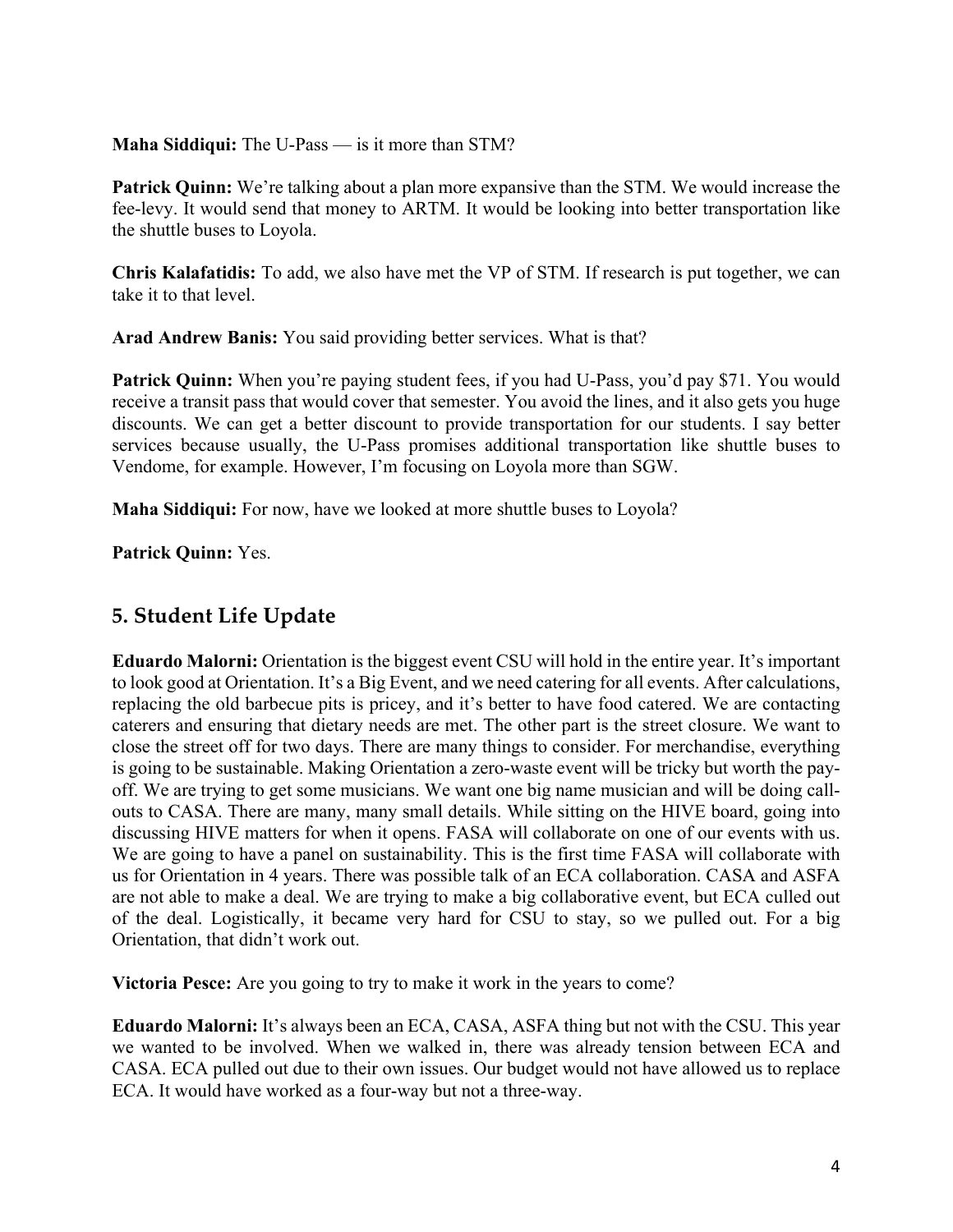#### **Victoria Pesce:** So, it's not feasible?

**Eduardo Malorni:** If ECA came up, we could do that.

**Leigh Kusaj:** For zero-waste: do you have any ideas on how to do that?

**Eduardo Malorni:** The most obvious zero-waste obstacle is the number of people. We have to make all of them zero-waste, as well. Instead of paper flyers and booklets, we made a deal with the library to give out 165 laptops to clubs so they can link Facebook pages instead. This way we can replace all flyers. For food, we are working with Waste Not, Want Not. Everything will be dealt with using composting and recycling. There is a new organization at school that takes all leftover food to redistribute them to the homeless. We'll use compostable materials. We have an idea to have pencils that grow into flowers when planted into the ground.

**Isaiah Joyner:** The CSU this year is in financial restraints. The collaboration event would have been at Beach Club. With the frictions that happened this year, the collaboration split and so the amount of money we would be able to give would be split. We wanted to use Orientation and kick off the year with 3/4 of faculties with the CSU. It didn't work out because of the directions they're going this year. They're all on separate ships, and we don't have the money they're asking for. If we split the ship, there will be more costs. Depending on the vision for next year, we can have the baton on deciding how the CSU could affect Frosh.

**Victoria Pesce:** What about visibility? You said that was the point of the collaboration. There's more value to offer other than cash. Why didn't you push to do more?

**Marin Algattus:** We are going to do that. We can still support them. Executives are going to represent the CSU and sponsor them in any way we can to make sure that relationship is there.

**Chris Kalafatidis:** I think it'll be a This Year thing. A lot of them have prior relationships together. I don't think we have to worry if we can collaborate. At some point it'll be all new relationships. We need to make sure they think as positively of that as a possibility. By January, they'll be thinking as positively as we can before the next year.

## **6. Internal and Clubs Update**

**Marin Algattus:** Clubs Orientation on its way. 12 and 13 September on the 9th floor of the JMSB building. I have approved clubs and their budgets. I've also loaned the co-op book store space for storage. There will be an extra club room to give away soon. The retreat is 28 September. I've managed to contact people to receive free condoms, tampons, pads, and diva cups. I met with Vanier College to discuss strategies for Bill 21, so we can start strong on 23 July. We are reaching out to Concordia LGBTQIA+ communities to organize an event for Pride. The council room is in process. I am also collecting all of the club's constitutions. We've finalized the content in the Agenda, and now we're working on the art.

**Amman Houara:** What's the meeting on 23 July?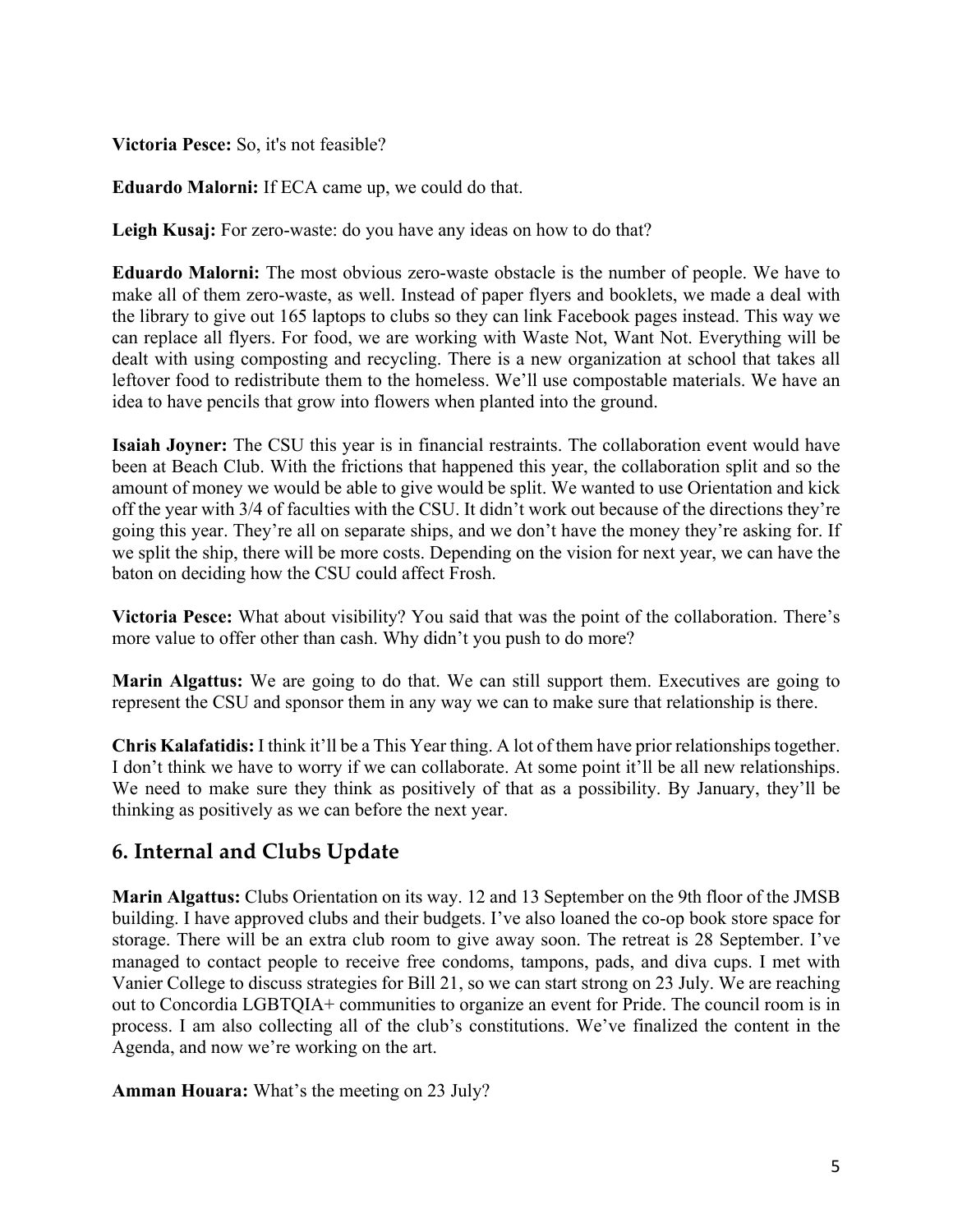**Marin Algattus:** We're co-hosting an event against Bill 21 to show we're building relations. It's just an event to have dinner — a huge meeting to collaborate as a Concordia community to fight Bill 21.

**Arad Andrew Banis:** That's very important. One of those groups was telling me about how they hated the CSU last year. It's good that we're trying to fix that.

**Marin Algattus:** I know whom you're talking about and I assure you it won't be like that from now.

#### **7. External and Mobilization Update**

**Isaiah Joyner:** I've been having meetings with various external organizations. I met some of Dawson's executives. Laval University had a meeting as well. With the annual campaign being sustainability, there's a lot of potentials for people to come together. I met with McGill. This year's plan is to stay simple as an organization. The goal is to keep the lines of communication open and discuss primary issues like Bill 21 and sustainability. I met with CUPFA and TRAC to see how we can support them. Within Concordia, many organizations push for more women leadership. I'm seeing how the CSU can support them in those areas. In August, I dealt with relations with JMSB. We had an executive brunch with all of CASA's major associations and teams. There is a certain limit to meeting people because of budget. I informed them of what we're doing and ensured they know we have their back. There's the Bill 21 event on July 23. We picked the Annual Campaign slogan, and it's going to be "If Not Now, When?". Now is when we have the most visibility. We need to give it that push at the beginning of the year. In terms of certain groups in my budget that can revive funding like Solidarity across Borders, they have that funding. I'm working with Waste Not, Want Not, and seeing what value I can bring to help them further their message. We're still waiting on some organizations to choose their representatives to get the body going. I've been to look at some of the organizations' financial literacy and creating a budgeting system on Excel to track each expense, so we don't give out money we don't have. We're going to start meeting for those executives. We're looking at the leasing agreements for Woodnote. Woodnote is for all Concordia students, and we don't want a clear faculty majority. BIPOC callouts were sent out a few weeks ago. Désirée and I will start choosing our committee. There was a plan for a National Student Representation, but it wasn't the most well-thought-out plan, so we have furniture that we've brought back and stored in CSU space. We'll see what we can do with it. The earliest fall reading week would be for Fall 2021. The administration is full of different people, and we would either have to start earlier or have a 12-week semester. They want to make sure everybody knows of the process and to get a consultation year. Hopefully, the committee will implement the best course of action.

**Chris Kalafatidis:** For CEGEPs, when you create a union for unions, you don't need to inject it with thousands of dollars for free. I don't think you should inject money into an organization until it proves itself.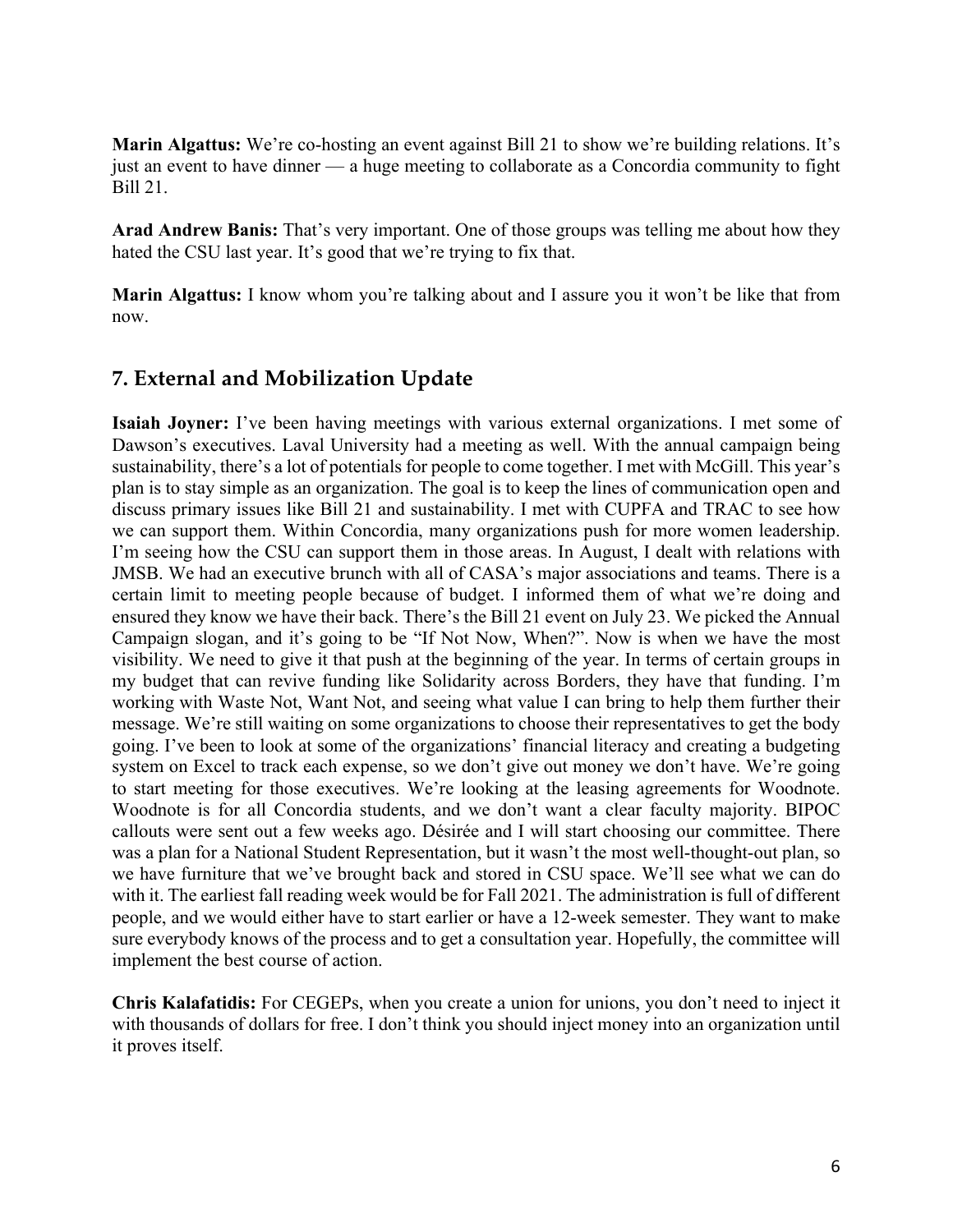**Maha Siddiqui:** On fall reading week, what if we have a week with two holidays and just gave the other three days off.

**Isaiah Joyner:** McGill has already done this preliminary research. For us, a big pushback is Engineering. Engineering has contact hours; Whatever we do has to fit that, so they get accreditation. Quebec gets a lot of Monday's off. They're waiting till July of the next year. The problem with fall is Labor day and the number of Monday's we get off, and it pushes things back, and there's also make-up days. There are many variations. The school ran different scenarios and won't budge without a consultation period. They want different people to air their concerns so the committee will decide in 2020. Their biggest fear is it's a disaster, and the school population blame it on the fact that we didn't ask.

**Maha Siddiqui:** Why not give them a deadline?

**Isaiah Joyner:** They made the academic calendar already. Our deadline would be the end of July, so there's not enough time. It wouldn't be representative of the consultation period, so they want to wait until fall. And then we'd decide in the winter and implement it next July. It's more so to appease everyone.

**Arad Andrew Banis:** Suggestion? Maybe we can do social media thing to get the word out there. It'll be a useful thing to have. You want enough pressure, so it's not easy to push it off again.

**Chris Kalafatidis:** It's not a direct answer. What you're saying is true. Patrick is creating a petition to have a referendum question. If that many said yes to online voting, more will say yes to reading week. It seems like they value what happens at referendum. If we can show them people voted at referendum, it'll be good.

## **8. Finance Coordinator Update**

**Désirée Blizzard:** So far, I've been doing a lot of administrative work. I've been working on the finance policy. I haven't brought it to Finance Committee because it's still being done. I met with Studentcare ASEQ, and it's going to be more expensive this year. We're focusing on international student care. We want to take over that plan. With the SSAELC Fund, it's been a lot to learn. There is unidentified labor to account for. We're paying her for something we don't have papers on. We want to pay her, but we don't know what that money was given out for. AVEQ dissolved, and I took care of the moving furniture. We will figure out who wants what and then other organizations and faculties can see if they want anything.

**Arad Andrew Banis:** About insurance, are we thinking about raising the costs?

**Désirée Blizzard:** In the last two years, the cost has been lower than ever before. We want to increase it to \$195. Documents can be provided regardless. If we increase mental health costs by 8%, they will cover all visits to mental health professionals.

**Patrick Quinn:** It's \$600 now. But now it's a percentage-based model so it'll be 80%. So you're saving \$30 more per visit. It's going up by \$10-\$11.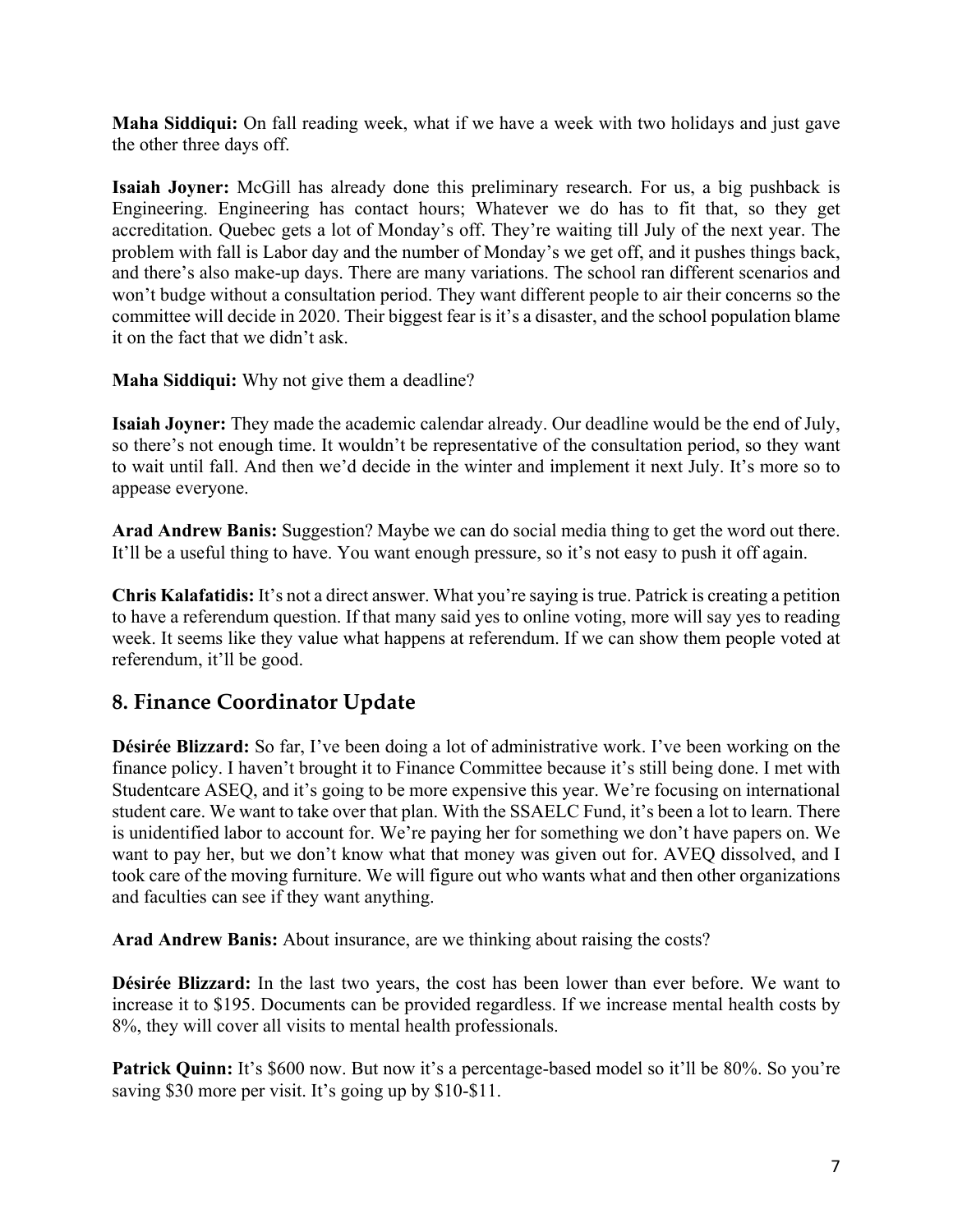**Isaiah Joyner:** We want percentage-based because of inflation. Switching it 80% makes it a better expense to you.

**Désirée Blizzard:** There's a cap that passed referendum at \$225 so as long as we're under that, we're chill.

# **9. Loyola Update**

**Melize Ferrus:** We're going to have a cultural Orientation where we have different cultural organizations get one day to organize a bunch of events. Currently, we're contacting three speakers to speak on behalf of the departments, committees and journalists. For Black History Month, we're in contact with one of the 14 black astronauts, and we're contacting a bunch of sponsors. Spoke about different things like Wi-Fi on buses and increasing the number of buses. The bathrooms smell bad, and we're also discussing the icing issue. We're looking at the music boxes in the basement. The leading group has no schedule for summer. People also keep suggesting fixing the Loyola poster boards, and I think for sustainability, we should have one electronic poster board. I met with the Loyola committee. We are increasing the amount of recreation at Loyola. Having monthly GAs would be beneficial so people can improve contact. We are planning on having one campaign per month that includes subjects like indigenous issues, LGBTQIA+ issues, etc. There's the sustainability committee, and we're also currently working on a Loyola survey for the G lounge. We're working around the structure of the Loyola committee and coordinator position. Loyola Coordinator has one of the vaguest descriptions because the description might not support what I want to do. We're looking into seeing what I end up doing and fixing the Loyola committee description accordingly. Also, there's the idea of me not having that much autonomy and budget. The budget should be increased a little bit more, so we don't have to bet on external committees giving us more money.

**Chairperson:** We have to vote on approving committee minutes.

## **10. Sustainability Update**

**Chris Kalafatidis:** Selena has resigned. We had issues deciding who appoints the next one. I filed a request for that decision to judicial board.

**Hannah Jamet-Lange:** Is there a timeline?

**Chris Kalafatidis:** They should be making a decision by the end of the week.

**Jarrad Haas** motions to approve all committee minutes and executives report. Seconded by **Victoria Pesce**. *Motion passes.*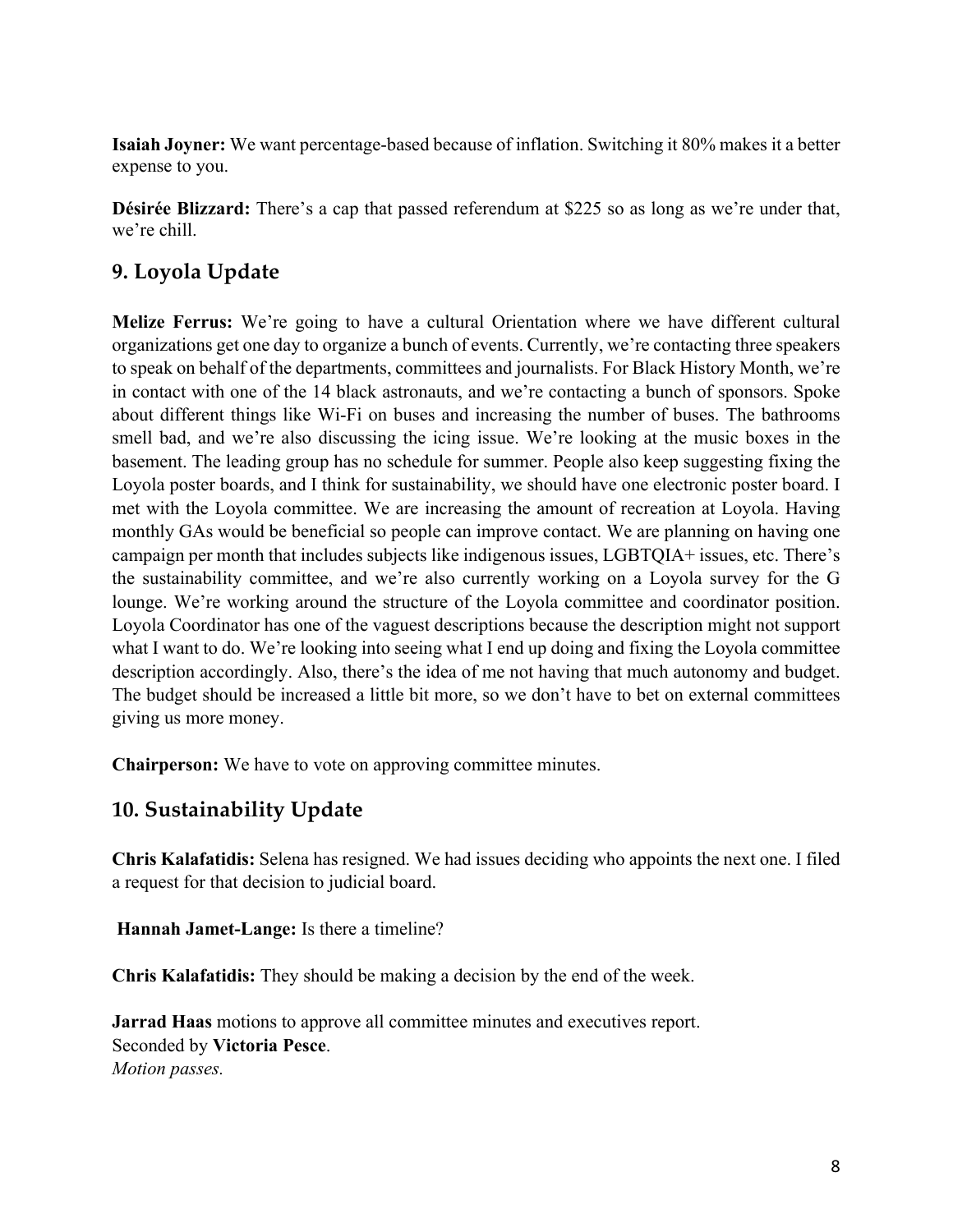#### **11. Council Retreat Update**

**Marin Algattus:** I'm passing around rules. There are vegan and veggie options. It's going to be a good weekend to learn about one other.

**Maha Siddiqui:** We're going to be camping? Is there electricity?

**Marin Algattus:** There is a meeting room, TV, dining tables.

**Maha Siddiqui:** What about transport?

**Marin Algattus:** We're trying to find a sustainable option.

**Isaiah Joyner:** …Hot water?

**Marin Algattus:** Yes!

**Jarrad Haas:** Sometimes for retreats, they've carpooled, and we'd all drive there.

**Marin Algattus:** I'll ask around.

**Chairperson:** I'd say make a poll.

**Arad Andrew Banis:** I have a van with no aux cord. We're all going to suffer a little, but it'll be fun.

**Leigh Kusaj:** What will we be doing?

**Marin Algattus:** Day 1: Arrive 5pm, relax, bonfire and marshmallows. Day 2: Communication training, bonding, doing fun stuff. There are four showers per cabin, six stalls and two sinks.

**Arad Andrew Banis:** Are mixed co-ed rooms allowed?

**Marin Algattus:** If you want? But remember consent training.

**Isaiah Joyner:** You said to bring pillows and sheets?

**Marin Algattus:** We opted for the cheaper options. I'd suggest going by a Provigo to pick up snacks.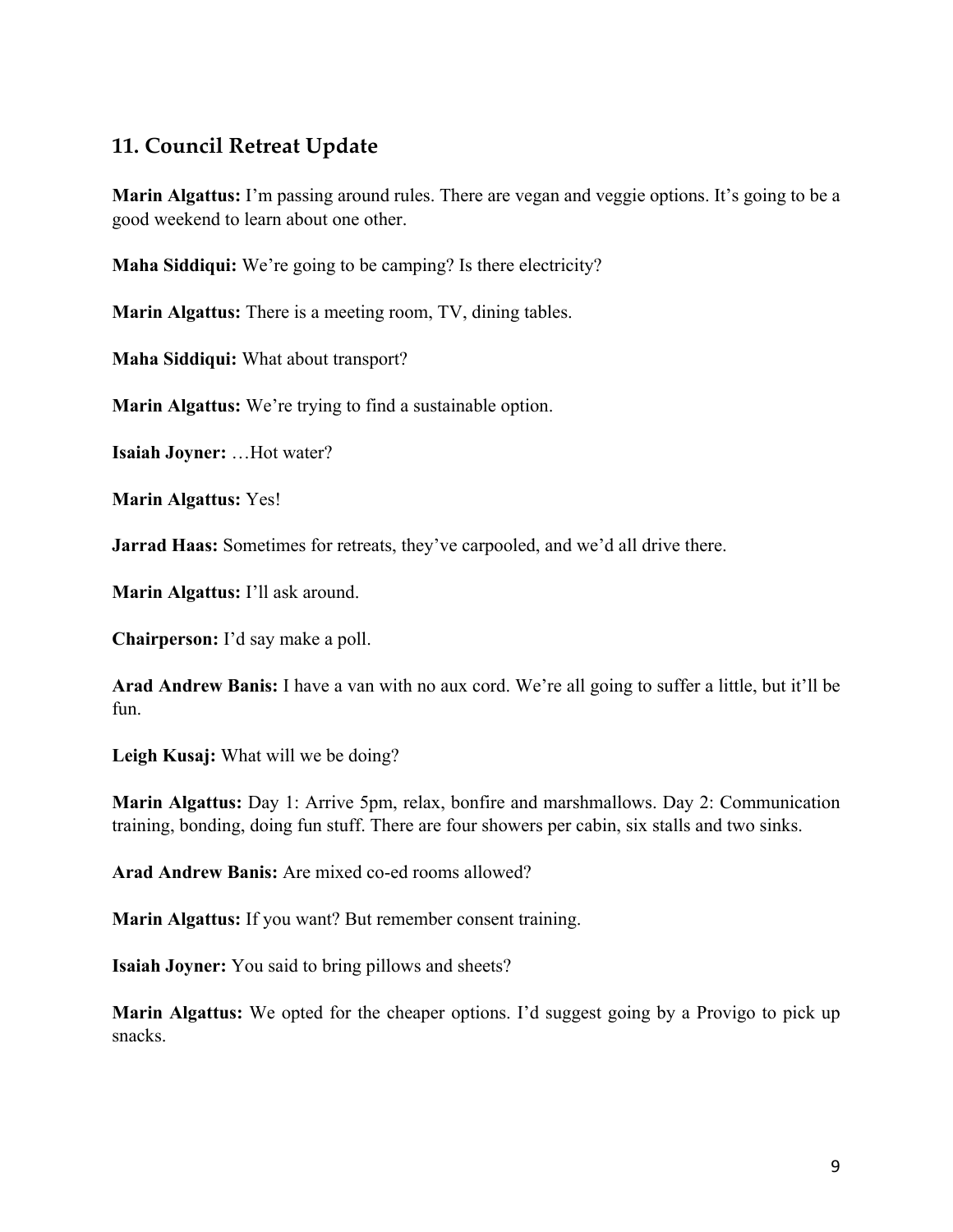#### **12. Donations from Last Year**

**Marin Algattus** reads the following.

I move to rescind the motion moved by John Hutton and seconded by Margot Berner on May 2nd, 2019 to reallocate the executive hardware allowances, the conference budget line, executive discretionary funds, and the executive telephone allowances for the purpose of donating.

*WHEREAS* FinCom reversed a motion made within Council through approving the following motion "In the last week of the fiscal year, any unspent amounts in the budgets for executive discretionary spending, telephone allowances, hardware allowances, and conferences shall be polled together. Each executive may choose to donate one-eighth of that amount to a charity or community organization of their choice."

**Marin Algattus:** In our budget line for executives, there are a few lines that are titled telephone or discretionary funds. Executives from last year didn't spend this budget. I move to rescind that because…

**Marin Algattus** reads the following motivation and motion.

The following motion reallocates the purpose of the amounts motioned at Council in the original budget breakdown as well as comes from funds not budgeted originally and developed through a committee whereas Council has higher governing power than committees.

1: In addition, this motion violates the original intended purpose of the budget lines and is not executive money to allocate other than the purpose of supporting Concordia students.

2: The Operational Budget ended the 2018-2019 fiscal year with approximately \$40,000 deficit, therefore if this motion were to pass; the cash flow of the funds for this would be coming from cash flow of funds we've received over the summer to sustain our summer activities. These are funds received after their mandate ended.

3: Last executive year a \$250k loan was taken out just to stay afloat that we are now paying back 50k a year until it is returned in full PLUS INTEREST. We are still paying debts therefore it is extremely bad financial practice to donate funds left from budget lines that were not spent if we do not have physical funds and have taken a loan to be able to even obtain those physical funds. This is financial mismanagement.

4: The unions mandate is to support our students financially not to donate to external organizations financially.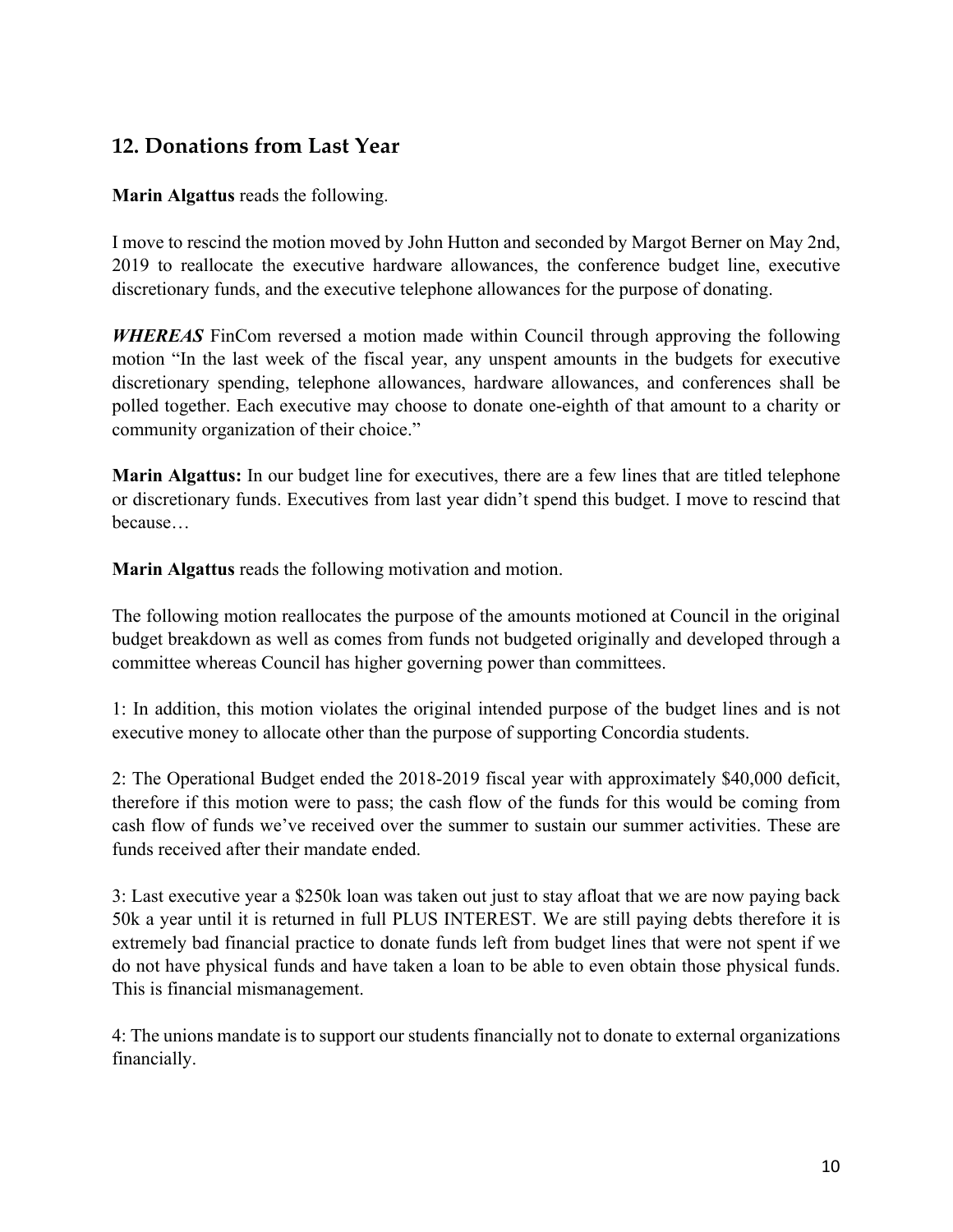5: The motion was a rush decision made in the last month of their mandate that we have been now tasked to figure out and find funds to allocate to this. This is something that should be done during a year's mid-mandate review.

6: They have asked to give these themselves, as donations from each executive from CSU money to their charities.

*BE IT RESOLVED* this motion be reversed and the funds not be taken from the CSU funds.

**Marin Algattus:** In committee, when they approved mid-review, that was approved by Council. They repurposed the lines, which is not right because Council has more governing authority than committee. It's not executive money to allocate.

**Victoria Pesce:** Deficit of what amount?

**Marin Algattus:** Deficit of \$40k. In the last executive year, they had to take out a loan of \$250k because they were in deficit. We're paying that back now \$50k a year with insurance until it's returned in full. It's not useful to donate those funds, and it's financial mismanagement. That budget line wasn't fully spent, and another budget line was overspent so technically there was no money left. We should help our students, not donate to external committees.

**Chairperson:** This needs a two-thirds majority vote.

**Eduardo Malorni:** We had no money. We had to take a loan to pay employees. Last month of the mandate, they had money left over \$150 per executive, they wanted to donate money they didn't have.

**Victoria Pesce:** We're paying interest on this?

**Isaiah Joyner:** The way SSAELC fund is set up, it would be to set up a student space. The year before, CSU got hit by two deficits. That money had a purpose. We had an agreement with SF. We took this money that has another purpose out. If not, that money would have been making more money. It's a five-year loan. Starting this year, we pay \$50k to SSAELC fund on top of interest. Problem: you have other obligations, and in the grand scheme, we're still in debt.

**Patrick Quinn:** POI, what was the deficit?

**Désirée Blizzard:** It was operational, around \$40k. When they passed that, they thought it was in surplus. Clubs had a 100k deficit due to fiscal management.

**Victoria Pesce** moves to amend the motion to "if the CSU has a surplus we can donate".

**Chairperson:** Are there charities within the union?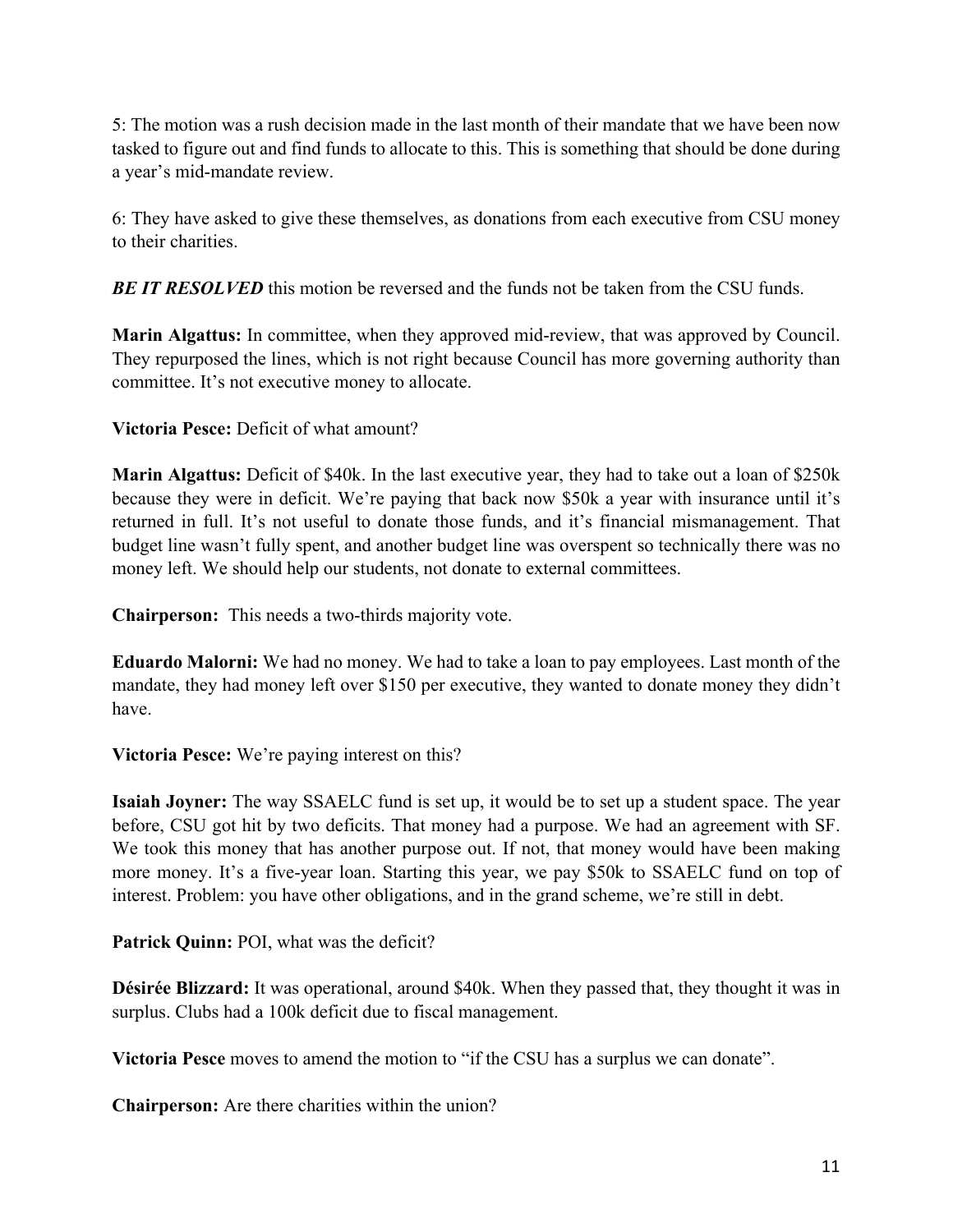**Victoria Pesce:** If we have a surplus, it makes sense to donate.

**Maha Siddiqui:** How much did the CSU go into deficit last year?

**Désirée Blizzard:** The balance of everything was \$10, 000. It's about principle.

**Isaiah Joyner:** CSU is a non-profit. Budgeting is for predicting the future. Deficit for an NPO isn't the end of the world. This is all student money. It's about handling that money properly. We need to figure out where else in the budget that money goes to. You have the financial obligation to assure the money budgeted is spent in the fashion you budgeted it for.

**Chris Kalafatidis**: Charity work is great, but not at the expense of the budget. Those lines are created specifically that they won't all be used.

**Patrick Quinn:** CSU has run an accumulative deficit over the last five years. We keep handling finances badly. We need to be as close to 0 in future years. We can't afford to be mismanaging students' money.

**Arad Andrew Banis:** When we rescind, what happens to that budget line?

**Désirée Blizzard:** \$40k deficit, whether this motion passes or not, it's not going to affect that deficit. If donations are passed, it's still \$40k. The money will be shifted to miscellaneous instead.

**Arad Andrew Banis:** If we're going to shift it to miscellaneous, will that affect anything?

Patrick Quinn: We're cancelling out the deficit. John passed it through miscellaneous. This cancels out \$15k of the deficit.

**Marin Algattus:** It's different budget lines that would be surplus but won't because of the other deficits.

**Victoria Pesce** calls to question. Seconded by **Jarrad Haas**.

**VOTE** For: 5 Opposed: 0 Abstentions: 1 *Motion carries with two-thirds majority.*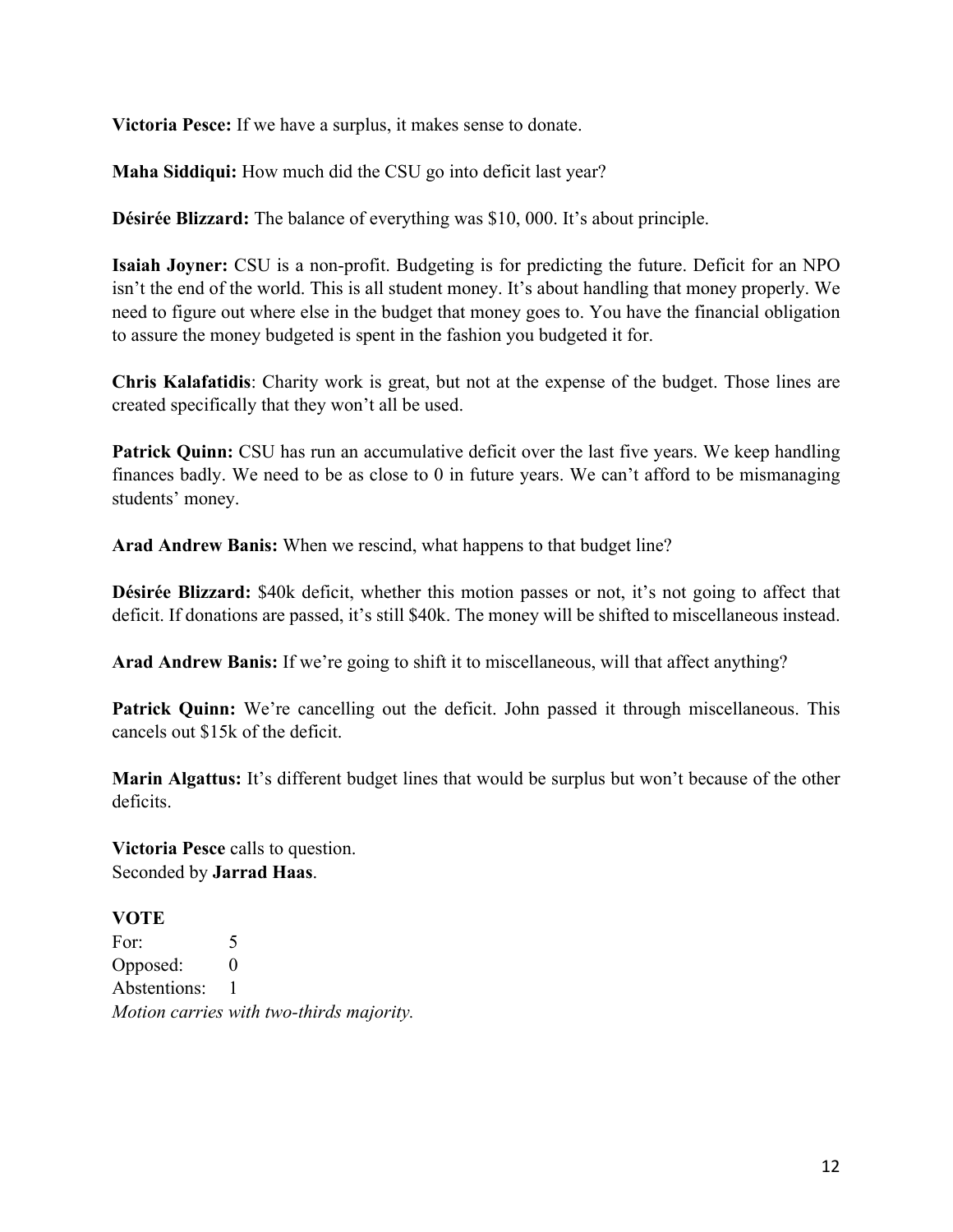# **13. Addition of a Signing Officer**

**Désirée Blizzard:** We want to add Victoria as a Signing Officer for July.

**Désirée Blizzard** presents the following motion. Seconded by **Isaiah Joyner.**

**Be it resolved** that Victoria Pesce be an additional Signing Officer for the last two weeks of July, notwithstanding Standing Regulations 125.

**VOTE** For: 5 Opposed: 0 Abstentions: 1 *Motion Carries.* 

#### **15. Street Closure**

**Eduardo Malorni** presents the following motion. **Jarrad Haas** seconds.

*WHEREAS* the Concordia Student Union's Orientation activities provide new and returning students with the opportunity to get involved in clubs, faculty associations, departmental associations, fee levy groups, and other campus groups.

*WHEREAS* past Orientation activities hosted by the Concordia Student Union have used the closure of Mackay Street as a method to reach out to the greater Concordia community.

**BE IT RESOLVED THAT** the Concordia Student Union's Council of Representatives approve of the Orientation team's plans to close down Mackay Street between Sherbrooke and Maisonneuve for Orientation activities, including, but not limited to, the Clubs Fair (September 4th), Community Street Fair (September 5th). These events will be overseen by Eduardo Malorni, who will be the authorized representative of the CSU in dealing with the street closure and the City of Montreal.

**Eduardo Malorni:** We always close down the street. It makes for a good experience. I have to talk to the city, so Council has to approve it.

**Chris Kalafatidis:** I first got involved with CSU because of it. It helps build a community.

#### **VOTE**

For: 7 Opposed: 0 Abstentions: 0 *Motion Carries.*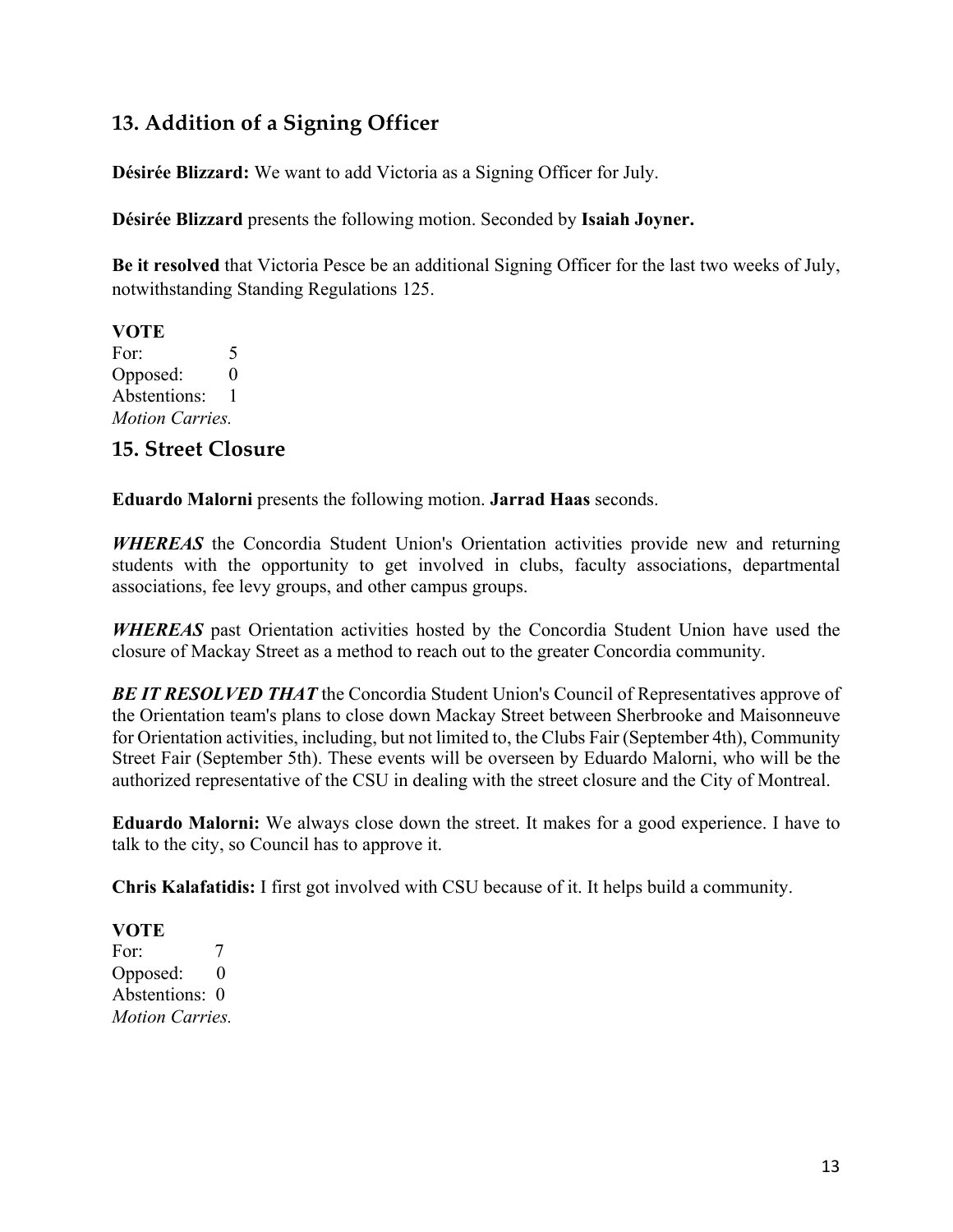# **14. Motion to pass RAWCC through SSAELC**

**Désirée Blizzard** reads out the following motion. Seconded by **Jarrad Haas.**

*WHEREAS* the 2018-2019 Council passed a position mandating the CSU to support students living with addiction.

*WHEREAS* the new service RAWCC will provide supportive space for students in recovery to pursue wellness and build community.

*WHEREAS*, as any other service offered by the CSU, the Recovery Centre would be under the responsibility of the Academic and Advocacy Executive to whom the RAWCC Coordinator would provide monthly reports.

*WHEREAS* the proposed budget for RAWCC is of \$28, 588.60.

*WHEREAS*, according to the SSAELC Fund By-Laws, the annual interest accrued on the SSAELC Fund from the previous fiscal year may be used to grant funding to initiatives or organizations aligned with the CSU Position Book, following the procedures outlined in the CSU Standing Regulations.

*BE IT THEREFORE RESOLVED* that the requested \$28, 588.60 for the new Peer Support Recovery Service be entirely funded by SSAELC provided that there is enough annual interest to cover both this project and all regular expenses.

**Désirée Blizzard:** RAWCC is on pause. We are trying to have it passed through SSAELC because they deal with student initiatives that are just starting off. This is just for making sure they are welloff in the first year. Otherwise, it'd take a lot of the operations budget.

**Maha Siddiqui:** We don't have our current coordinator yet. Who would be in charge of hiring?

**Désirée Blizzard:** Chris and Patrick.

**Chris Kalafatidis:** When it comes to hiring employees, Council doesn't partake. Executives and CUPE do it. We send two representatives, and they send two representatives. We get together to do the hiring.

**Leigh Kusaj:** RAWCC is on hold? Why?

**Désirée Blizzard:** There's no coordinator, and there's no tangible thing I can present. I can provide documents if asked.

**Isaiah Joyner:** RAWWC was introduced in the latter half of the mandate. We want to make sure it's ironed out. We need to find the right person and the right way to do it. It limits the risk of running a loss.